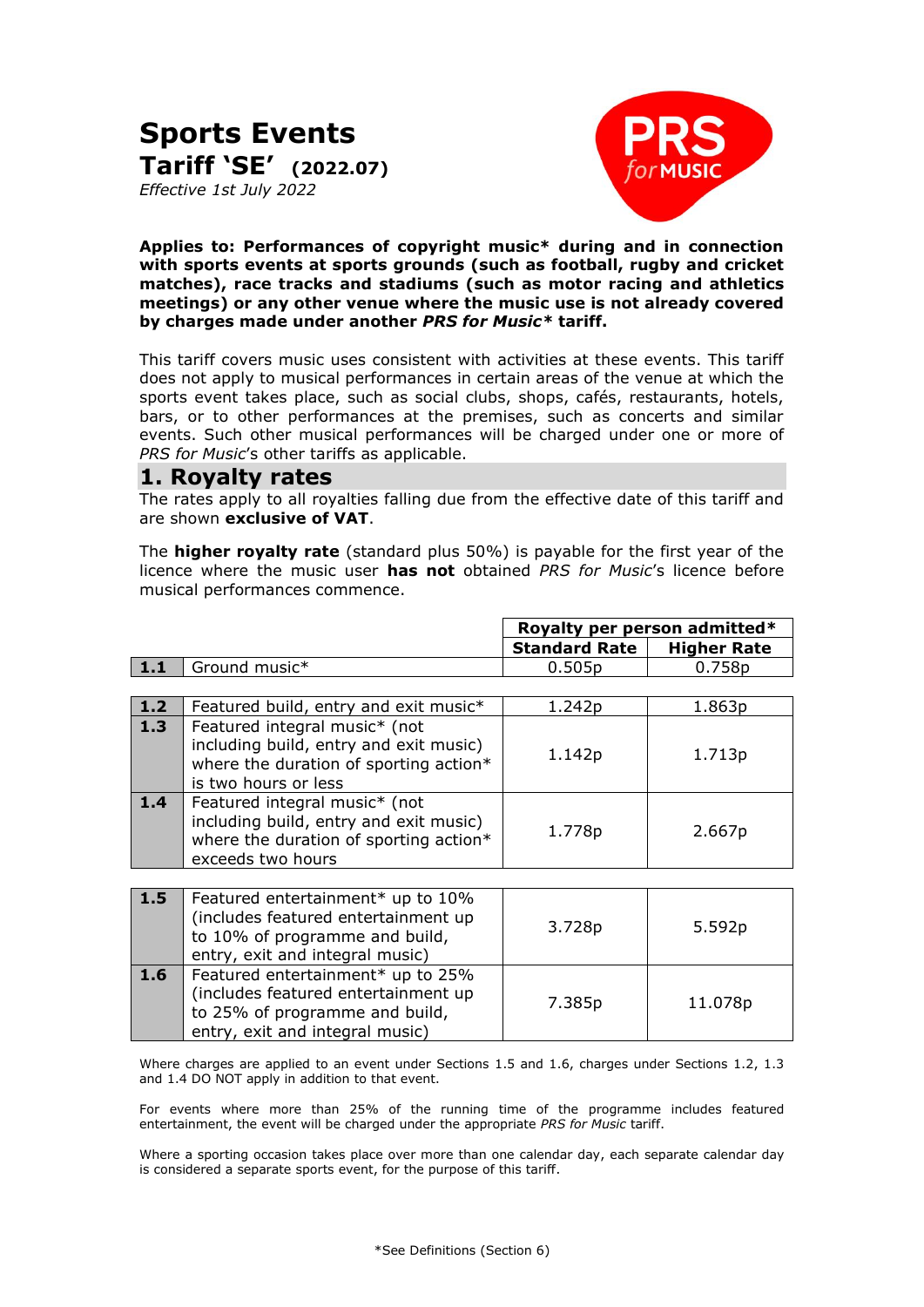# **1.7 Music in boxes\***

|                                                          | <b>Standard Rate</b> | <b>Higher Rate</b> |
|----------------------------------------------------------|----------------------|--------------------|
| Charge per box per annum for performance<br>by any means | £44.31               | £66.47             |

# **1.8 Minimum royalties**

|                                        | <b>Standard Rate</b> | <b>Higher Rate</b> |
|----------------------------------------|----------------------|--------------------|
| For an annual licence (per premises)   | £103.39              | £155.09            |
| For permits (per premises, per permit) | £37.59               | £56.39             |

# **2. Requirement to provide details of all featured music**

In addition to the information required to calculate the tariff charges, licensees under this tariff will be required to return details of all featured music used during sports events. This includes all featured entry, build, exit and integral music and all music as part of featured entertainment (as charged for under sections 1.2, 1.3, 1.4, 1.5 and 1.6 of this tariff). This requirement does not include ground music.

This information will be collected at the end of each licence year. Licensees must provide the titles of music used, performer(s) (for recorded music only) and composer(s), writer(s) or arranger(s).

### **3. GENERAL CONDITIONS**

This tariff should be read in conjunction with *PRS for Music's* General Conditions Applicable to Tariffs and Licences, available on request from *PRS for Music*. In the event of a conflict between this tariff and the General Conditions, the Tariff shall prevail.

### **4. INFLATION ADJUSTMENT**

Every year on 1st July, the monetary sums in this tariff will be adjusted for inflation. The adjustment formula will apply to the standard rates, using the mean (to the nearest whole percentage point) of the percentages by which the Retail Prices Index and Average Weekly Earnings index (unadjusted) change in the year to the previous February.

February is the latest month prior to the anniversary date for which figures are likely to be published for both indices.

After application of the inflation adjustment, the standard royalty rates will be rounded to the nearest one thousandth of a penny, or in the case of charges in sections 1.7 and 1.8 to the nearest penny.

All royalties will be charged at the royalty rate in force at the beginning of the licence-year.

### **5. TERM**

Tariff SE, which supersedes all previous tariffs for the same use, shall have effect from 1<sup>st</sup> August 2008 for a minimum of two years and eleven months.

### **6. DEFINITIONS**

• **box** means a room or other unit from which the sporting action can be viewed, available before, during, and after a match, meeting or event.

- **duration of sporting action** means the time over which the sporting action takes place, starting at the commencement of the first sports action (e.g. kick-off, start of the first race) to the end of the last sports action (e.g. final whistle, end of last race).
- **featured build, entry and exit music** means music provided by or with the authority of the venue management by whatever means, which during the sporting action is used to signify or celebrate the start or end of a match, meeting or event; the entrance(s) or exit(s) of players on to the field (at the start, end or interval only), court, track or course or music used to build atmosphere prior to the start of the sporting action. For the purposes of this tariff build music is any music use, excluding featured entertainment, in the ten minutes before the start of the sporting action.
- **featured entertainment** means featured entertainment using music provided by or with the authority of the venue management by whatever means, including live performance, that forms part of pre-match, post-match or interval entertainment.
- **featured integral music** means music provided by or with the authority of the venue management by whatever means, which during the sporting action is used to signify or celebrate key moments in the sporting action (not including build, team entry and team exit music). Integral music includes, but is not limited to, exits and entries of individual players, scoring of points or similar achievement; or the celebration of a particular stage in the play or proceedings. For the purposes of this tariff, integral music also